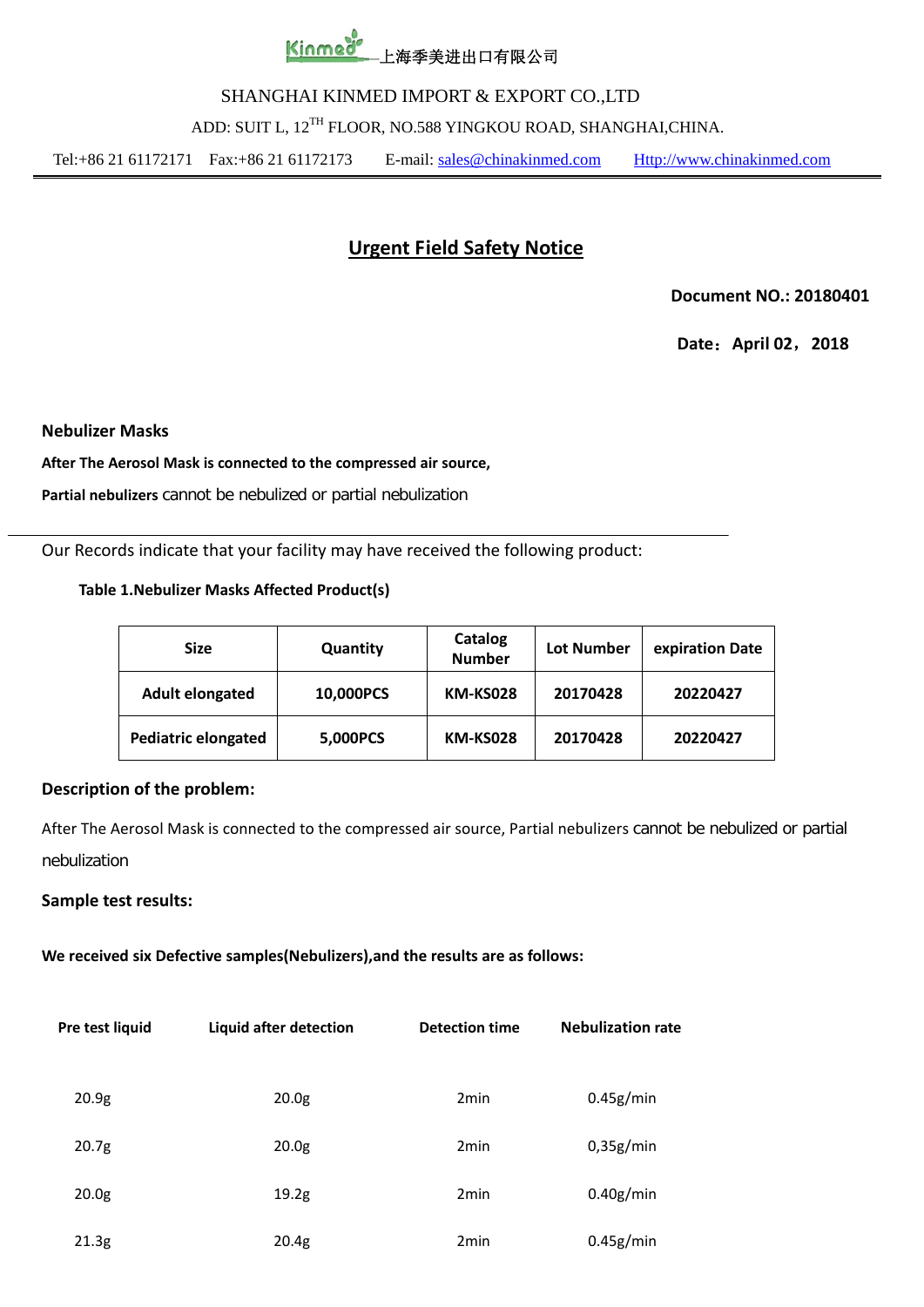| 21.8g             | 20.6 <sub>g</sub> | 2 <sub>min</sub> | 0.60g/min |
|-------------------|-------------------|------------------|-----------|
| 21.0 <sub>g</sub> | 19.91g            | 2 <sub>min</sub> | 0.54g/min |

#### **Internal investigation demonstrates:**

- It is verified that the problem nebulizers are produced by our injection workshop in the first week of the relocation to the new factory area. When the new injection workshop was produced in the first week, PQC was not in place.
- The main reason for customer complaints is the fact that the injection regrind material in the green middle cover of nebulizer is not cleaned in time, When the regrind material is dry, it generates about 1.5mm removable flashing on the middle cover. When the nebulizer is added to the liquid for aerosol, the injection regrind material will plug the small holes in the middle cover of nebulizers, However, the air source continues to supply the nebulizers pressure from the oxygen connection tube. The air flow is blocked by the removable flashing hole in nebulizers, and can not flow smoothly into the mask. so the air pressure will lead to oxygen connecting tube from the nebulizers bottom off and resulting in lower nebulization rate or no nebulization, The proportion of this kind of problem is about 2.5%. The nebulization is completely normal after removing the injection regrind material.

#### **Risk To Health:**

- Nebulizers has low atomization rate and small amount of fog, which will cause atomization time too long. It will affect the nebulization treatment effect and comfort degree of patients.
- The blockage of the Nebulizers will cause air blockage, and Nebulizers can not atomized normally, which will lead to deterioration of symptoms in clinical operation.
- The air flow is blocked by the removable flashing hole in nebulizers, and can not flow smoothly into the mask. The oxygen connection tube can't be pressed tightly into the Nebulizers due to air pressure, and it will fly out and cause injury.

# **Actions to be Taken by the Customer:**

- Before clinical use, please check whether the nebulization effect is normal;
- It is suggested that when the clinic is used, the gas flow rate should be controlled at 4‐6L/min according to the atomization condition of the drug.
- If it is a nebulizer cannot be nebulized or partially nebulized, it is forbidden to use it.

According to the "Defective products recall regulations", our company decide to recall the product described in this notice, in order to eliminate the hidden danger of the product and protect the benefit of your company.

#### **Specific contents of the recall measures (external ):**

Recall 15,000pcs defective products immediately and unconditionally, compensate the customer with the same

amount of product at the same time, to ensure the normal supply of the products and meet customer demand. The cost of the recall and the freight charges are all bear by our company, customer don't need to bear any fee.